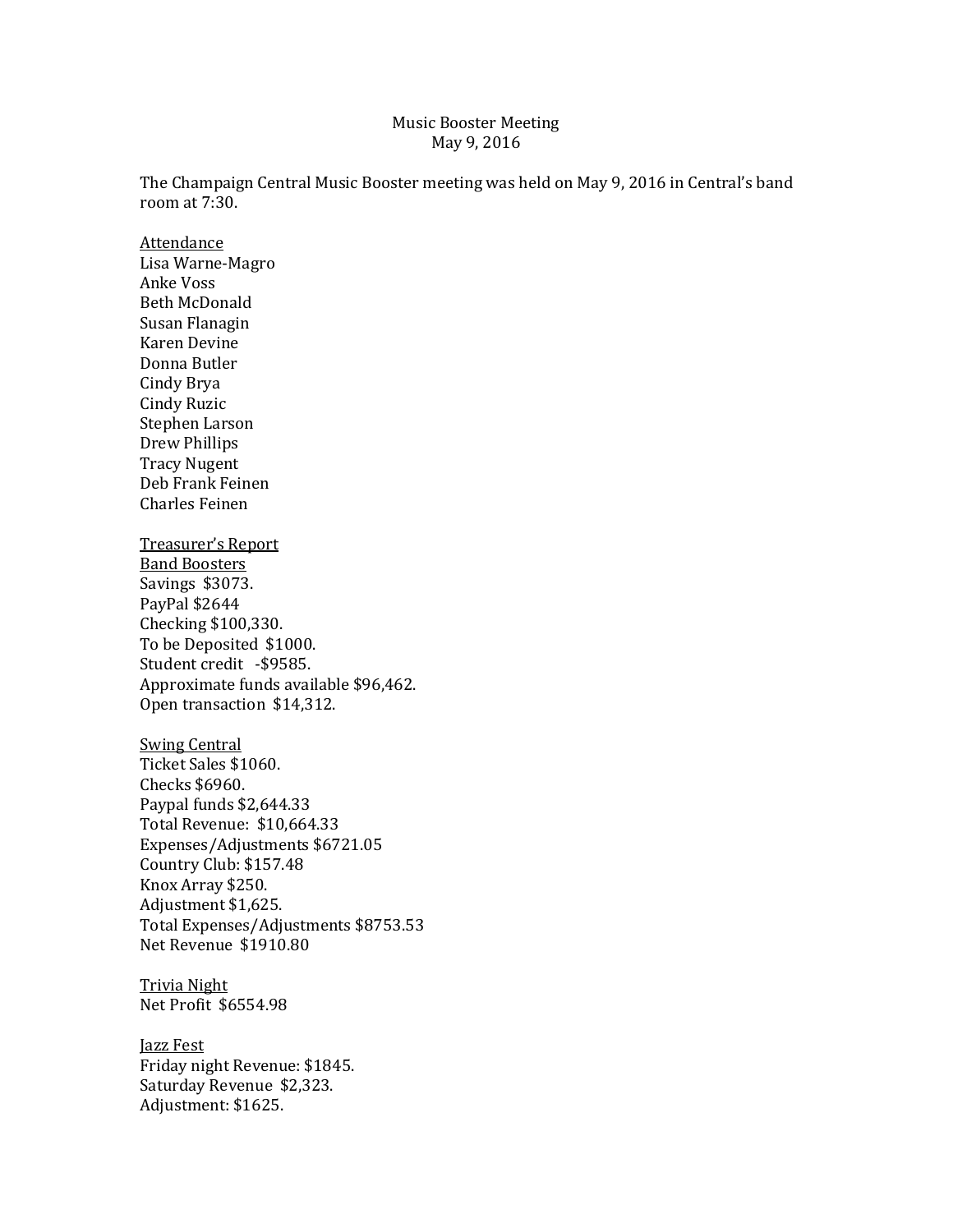Ad Revenue \$680. Ad Revenue to be rec'd: \$390. Collected to date \$290. Total Revenue \$6083.

Expenses Knox Array \$250. Food Jet's Pizza \$332.21 Reimburse Deborah Miller food \$210.05 Total Expenses \$792.26 Net Profit \$5290.74

Coultrane Level Sponsors Nugent \$500. Bannon \$500. Ervin Prospect Band \$500. Miller \$500. Courtney \$500. Leichty & Martens \$500.

Miles Davis level sponsors Frye \$250. Total \$3250.

Commercial and Personal Contributions Net Profit \$680.

Fundraising

Community Blood Bank has a week long period of fundraising - 20 people =\$250 or \$5.00/kid. Students could get 10 tickets and find friends to donate blood to get money for their account. We earn money for every person that donates blood. We need to get a call list of previous donors to find students for donations. This could be organized around July 4 Publicize before school gets out

Football Parking

Shawn is willing to continue this job Students have to step up and self identify that they need financial help We need to inform parents and students about fund raising opportunities so they can join us on the trips. We can tell them at Senior Night.

We have applied for Fall of 2017 Walt Disney World Trip Orlando Incentive to raise funds for this trip includes much fund raising such as Blood Bank & football parking. We have 1½ years to fundraise.

Jazz Report

Karen suggested that we do something for David & TJ for all that they've done for jazz bands over the years.

Julie Healy got flowers after years of volunteering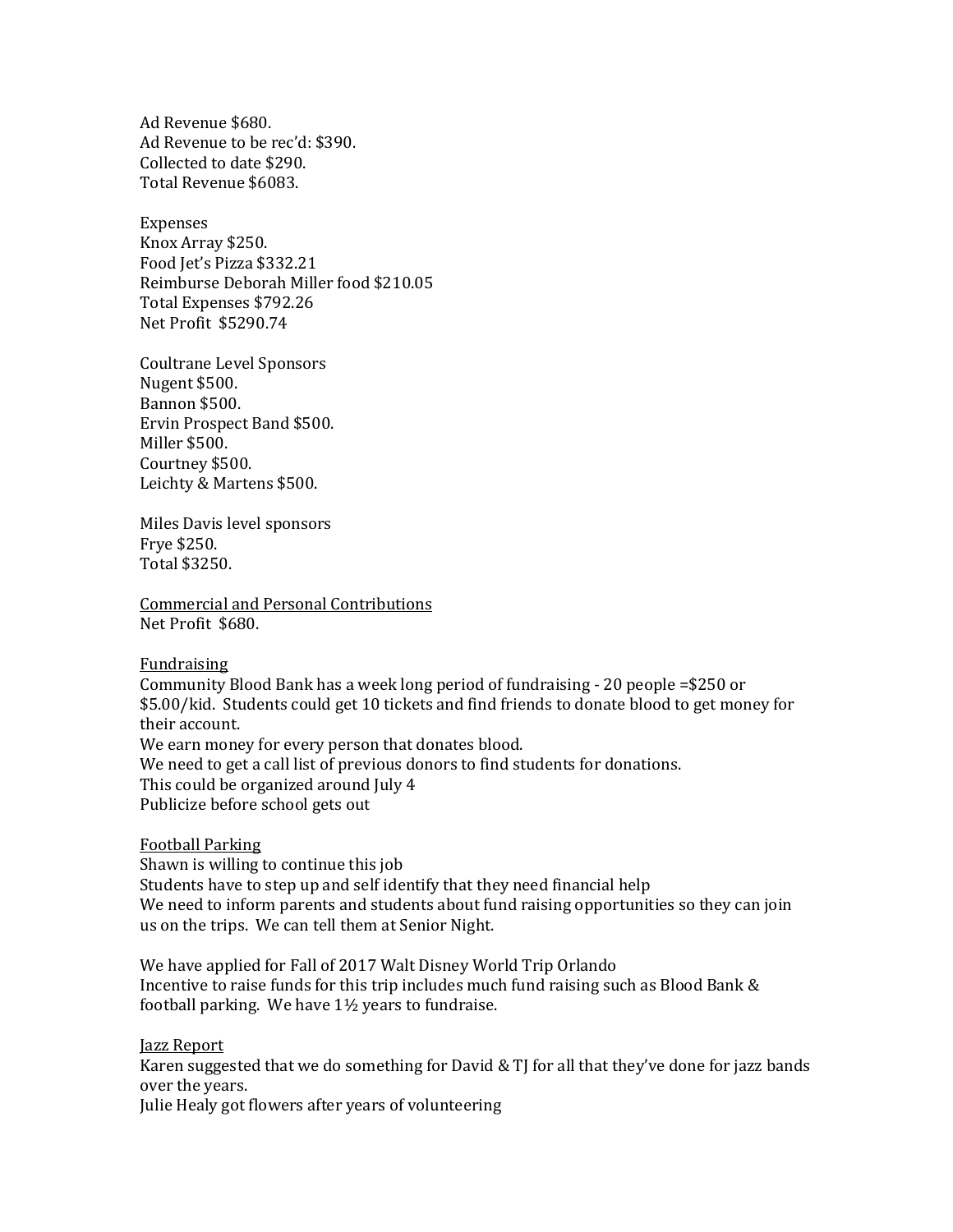Cindy said parents could donate \$5.00 to these outstanding volunteers Anke suggested we could get an over-sized card for all of the kids to sign

Jazz Fest was a huge success & was very well received. We put it together in 2 weeks with a lot of people stepping up & helping out. Chip Stevens was awesome. Chris did a great job of following Chip. John Currey watched a lot of the groups that made it to Lincoln Center & our groups are just as good. We need to improve our recording technique.

We are going to Midwest. Ron Carter will come in for a 2 days residency & we have \$2000. to pay him. We need to pick up his expenses coming out here. The first time we had \$10,000. to stay downtown Chicago & have sectionals before our program.

There will be people from all over the world there. It is an international event. Only 3 high schools will be performing there. Jim Pugh & Chip Stevens will be asked to play with us. Also Shawn Jones, a former student of Chip will be invited to play with us too. Our kids will greatly benefit by performing with him. There are always costs involved in this. Edison is also performing at Midwest next December. We need to estimate expenses for hotels, clinician fees, transportation…

Karen & Anke are going to lead jazz volunteers for next year.

Orchestra No news

# Marching Band

MB will kick off in a few weeks. Susan set up all of the Sign Up Geniuses'. Drum Line has been practicing. Jennifer estimates 204 kids will actually sign up for MB. The music will be in a Ron Nelsen, composer, type of style. Jennifer wants students to create a "Concrete Jungle" themed t-shirt. Wisecamp can refine t-shirt designs. We need to create a t-shirt contest describing dimensions, colors and guidelines.

Mr. Kulas and Mrs. Rheinhold will coordinate with Allison on ordering uniforms & flags & make sure everything happens in a timely manner. We need better quality uniforms for the circuit we compete in and a team of people to get a proposed budget for uniforms.

On Wednesday, August 10, photos will be taken in uniform during MB Camp. Jon Dessen, the photographer, couldn't commit to this date yet.

Our principal has requested that we retire the Cincinnati Reds 'C' & use the CHS style 'C' logo.

# Choir

Chamber Choir went to Medieval Times & NIU for a clinic with Eric Johnson on April 6 and it was awesome so they want to go again. They loved the clinician.

Senior Solo Concert on April 28 went well and included a cookie celebration. A cappella sang at Urbana HS in their version of a jazz fest on April 8 called Chambana A cappella.

A cappella will sing Friday & Chamber Choir will sing on May 31 for graduation.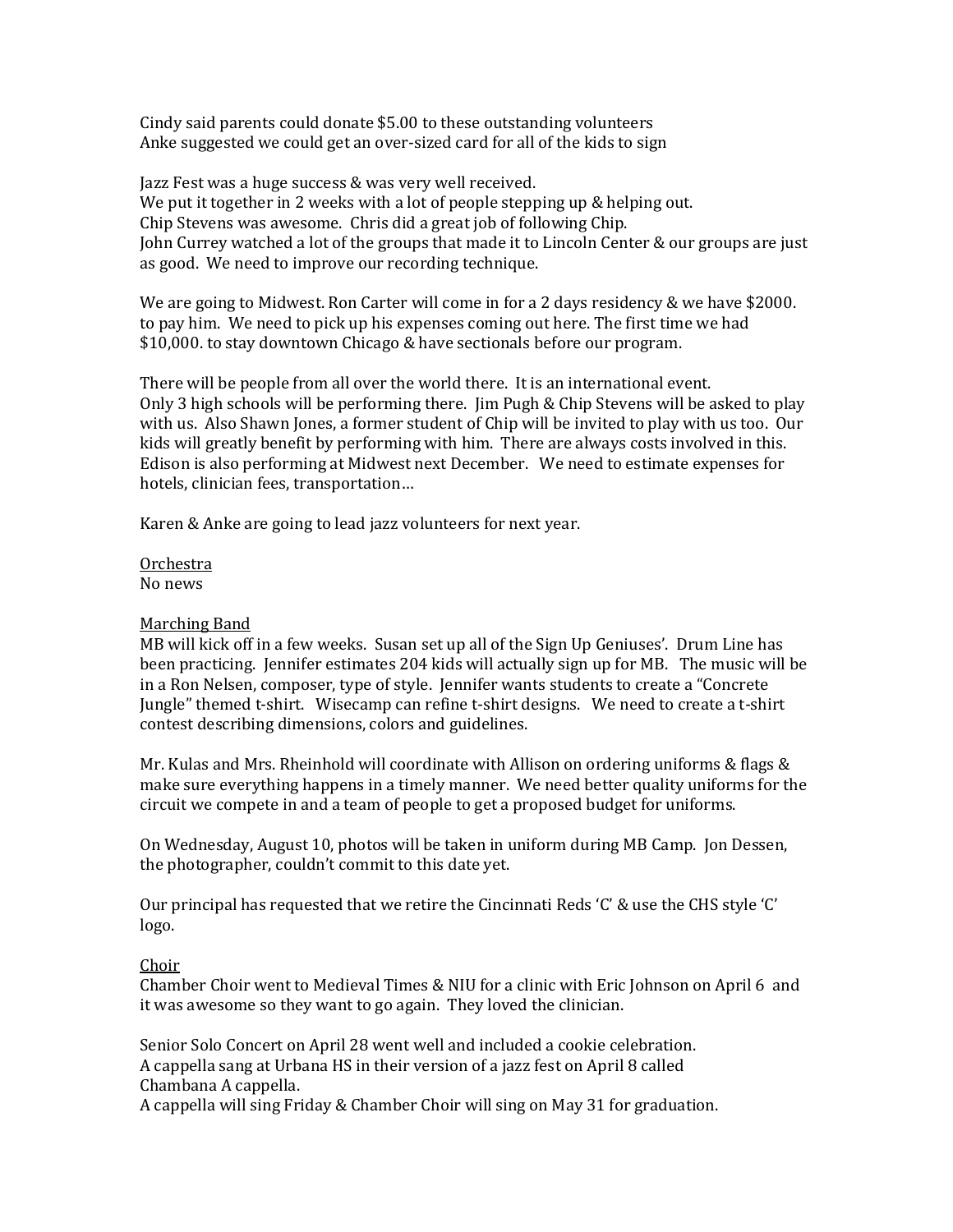There is a festival for choirs in Nashville during spring break 2017 in which our kids could participate. We would organize through Bob Rogers. They have a range of prices which will vary depending on how many kids we send. The itinerary is very exciting.

# Band Auditions

So far, 106 kids have auditioned. The list may be posted by Friday. We are losing a lot of kids but have a lot of upcoming talent. We are collecting items that may have walked home which belong here. Check if you have anything at home that belongs to our band. John might put out an email asking for missing items such as music, folders, … It is expensive.

We have received a grant for \$500. from PTSA to buy spiders for the bottom of timpani for MB. They are \$250. each so next year we will only need 2 more. Now they will be tunable.

Our Jazz Combo played for CU-Schools Foundation. People from all over the community saw how good our kids are. The kids have performed that gig many times.

## Awards Night

Wednesday, May 11, at 6:30 in the cafeteria is Awards Night. It is a brief ceremony. Everyone in band & orchestra gets an award.

### Honors Day

Jazz Ensemble is playing this Friday for Honors Day. This is an event for the entire school during the school day. Whatever we normally announce at Awards Night, we will also announce at Honors Day & we present the plaques again.

#### Graduation

May 31 is graduation at Krannert and Wind Symphony is performing.

#### New Officers

Tonight is election of new officers. Drew moved and Tracy seconded the motion to elect new officers for next year. We will also recruit and select representatives

Orchestra & choir representatives organize trips and help with Madrigal Dinner, uniforms, etc… Drew has been orchestra chair for the last few years.

We are set with Color Guard. Fundraising Chair is needed to oversee all fundraising. Outreach needs a volunteer Webmaster is needed. This person fixes link issues, mailing lists, …

### Scholarship Committee

Scholarship winners will be announced at Award Banquet. Last year we gave \$800. in total scholarships. Everyone received some amount of scholarship money. We had 6-7 applications this year. The money goes directly to the summer music camp. Smith Walbridge invoices payment…

## Website